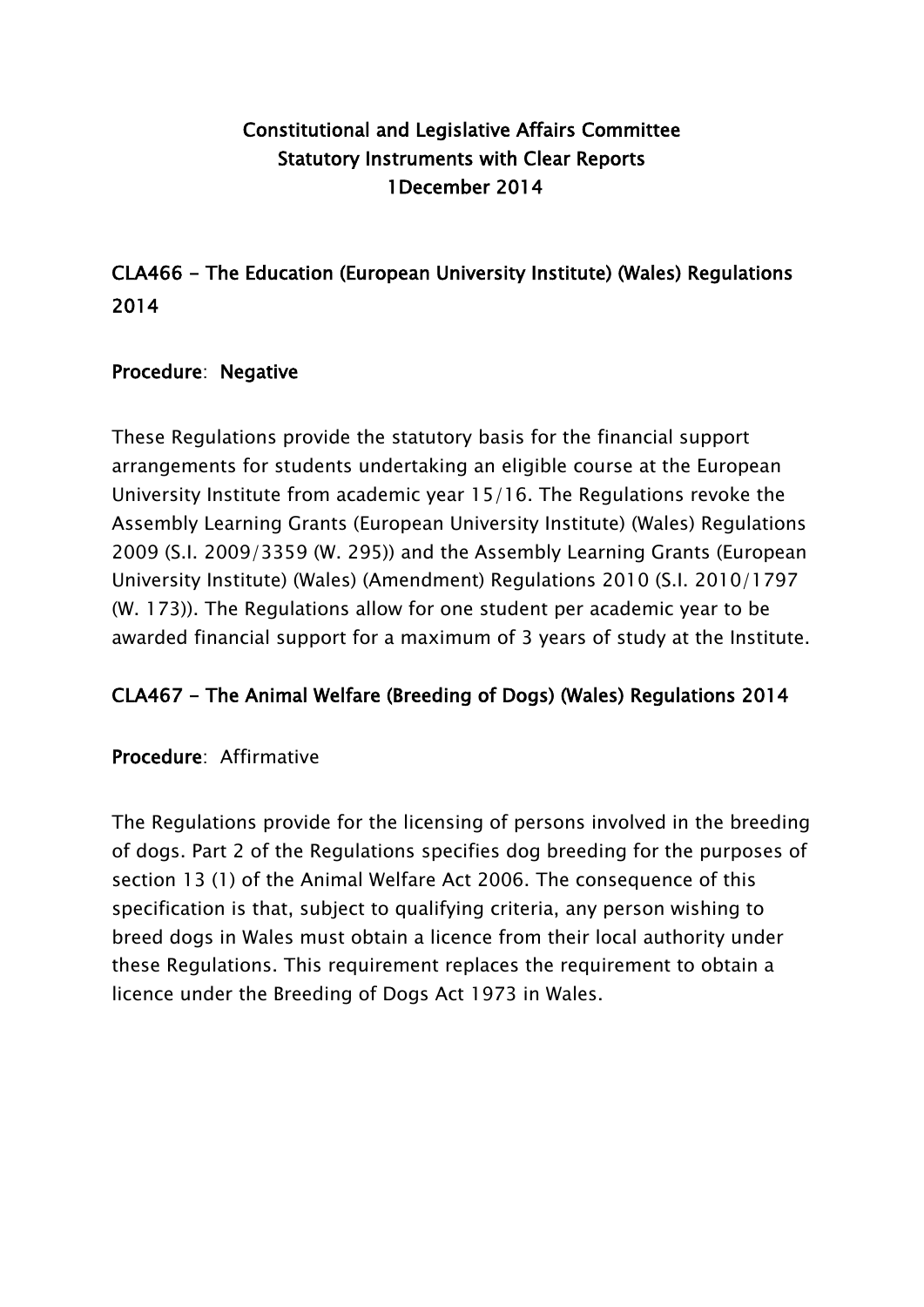## CLA469 - The Food Hygiene (Wales) (Amendment) (No.2) Regulations 2014

#### Procedure: Negative

These Regulations provide for the continuation in force of the requirement for raw milk to be labelled with a health warning. The warning states that the milk has not been heat-treated and may contain harmful organisms, and that the Food Standards Agency strongly advises it should not be consumed by children, pregnant women, older people and those who are unwell or have chronic illness.

The health warning must be provided in English, and may be provided in other languages (including Welsh, for which the Regulations prescribe the Welsh wording).

# CLA470 - The Disabled Persons (Badges for Motor Vehicles) (Wales) (Amendment) Regulations 2014

#### Procedure: Negative

A disabled person's parking badge ("Blue Badge") enables the holder to benefit from a range of parking concessions and exemptions from certain charges which apply to other motorists. The Disabled Persons (Badges for Motor Vehicles) (Wales) Regulations 2000 ("the Principal Regulations") make provision regarding the issue of badges by local authorities.

Regulation 2 amends the Principal Regulations to reflect amendments made by the Disabled Persons' Parking Badges Act 2013 to section 21 of the Chronically Sick and Disabled Persons Act 1970 about the form of the Blue Badge and clarifies the application of certain provisions of the Principal Regulations.